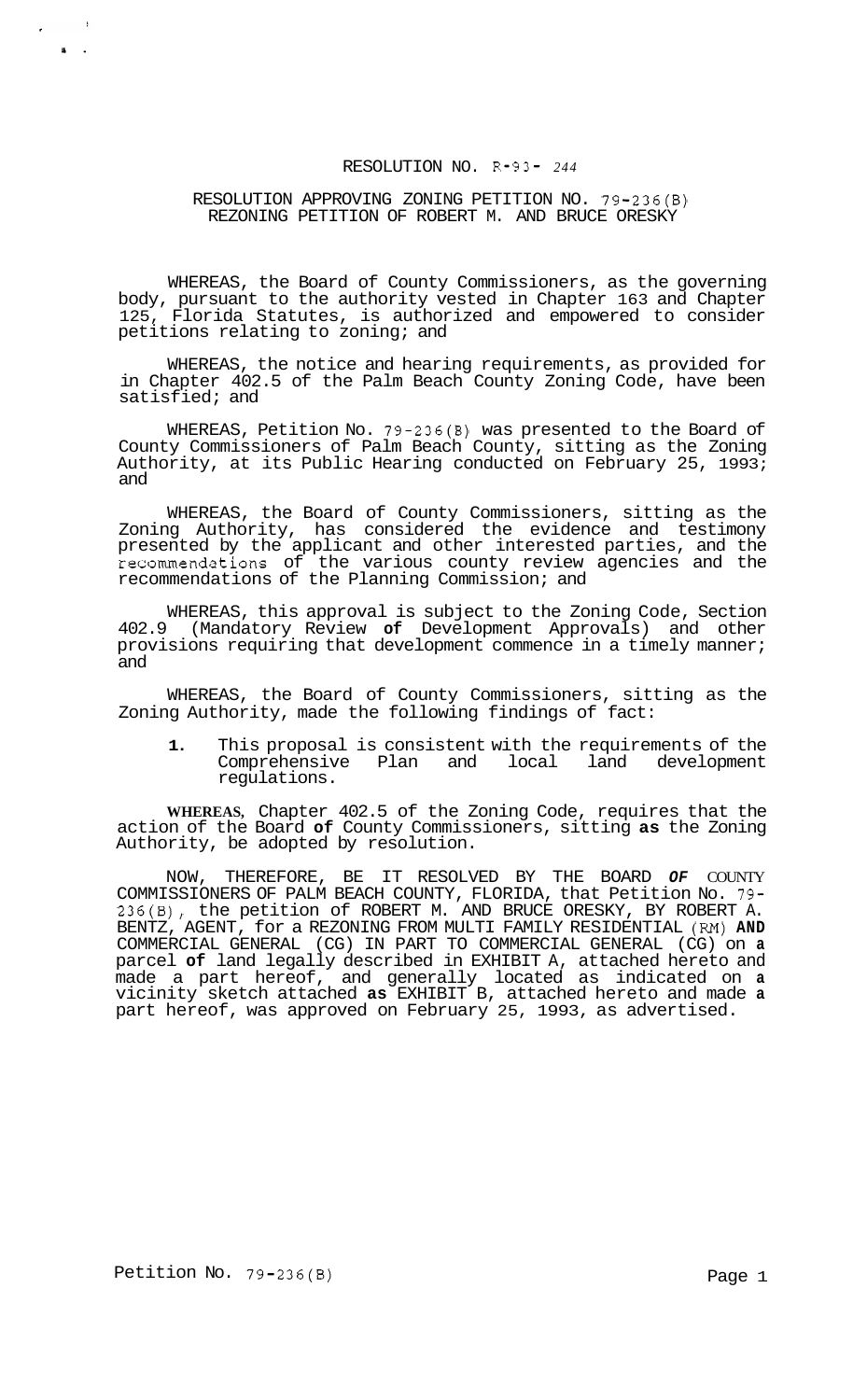Commissioner **Newell** moved for approval **of** the Resolution.

The motion was seconded by Commissioner **Foster** and, upon being put to a vote, the vote was as follows:

> Mary McCarty, Chair Burt Aaronson Ken Foster Maude Ford Lee Karen T. Marcus Warren Newell Carol A. Roberts -- **Aye AY e Aye Absent Absent Aye**  -- -- -- -- -- Ay<sub>e</sub>

The Chair thereupon declared the resolution was duly passed and adopted this 25th day of February, **1993.** 

APPROVED AS TO FORM AND LEGAL SUFFICIENCY

 $\bar{\mathcal{X}}$ 

 $\label{eq:3.1} \left\| \mathbf{1} \right\|_{\mathbb{R}^{2}} \leq \left\| \mathbf{1} \right\|_{\mathbb{R}^{2}} \leq \left\| \mathbf{1} \right\|_{\mathbb{R}^{2}} \frac{\left\| \mathbf{1} \right\|_{\mathbb{R}^{2}}}{\left\| \mathbf{1} \right\|_{\mathbb{R}^{2}}}$ 

PALM BEACH COUNTY, FLORIDA BY ITS BOARD **OF** COUNTY COMMISSIONERS

 $BY: \mathcal{C}$ 

BY: **CLERK**  $\frac{1}{2} \frac{1}{2} \frac{1}{2}$  $\frac{1}{2} \sum_{i=1}^{N}$  $\frac{1}{2} \left( \frac{1}{2} \right)^{2} e^{-\frac{1}{2} \left( \frac{1}{2} \right)^{2}}$ terre de la forma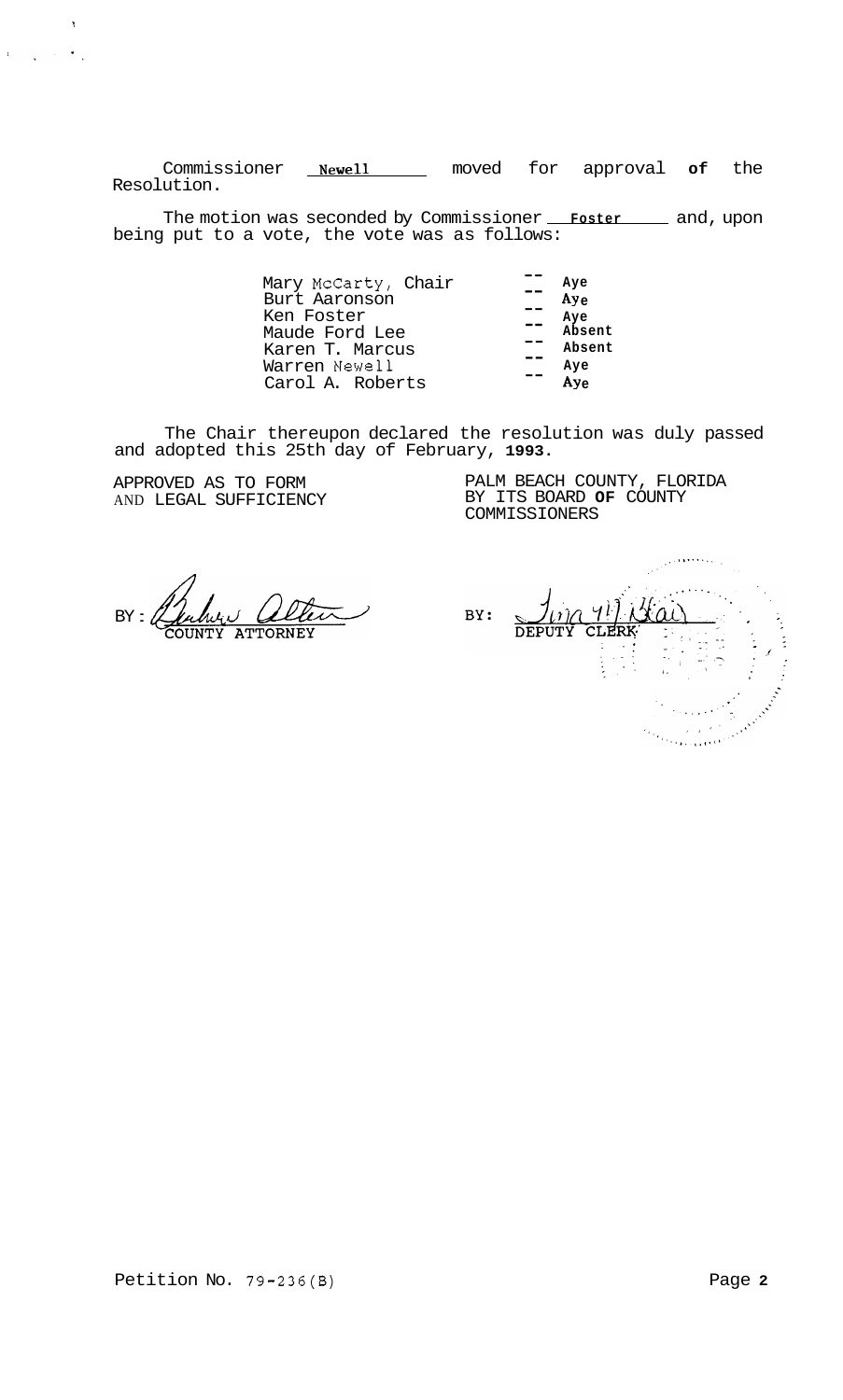### **EXHIBIT A**

#### **LEGAL DESCRIPTION**

LEGAL DESCRIPTION:<br>LOT 12, AURORA ESTATES, ACCORDING TO THE PLAT THEREOF ON FILE IN THE OFFICE OF THE CLERK OF THE CIRCUIT COURT IN AND FOR PALM BEACH COUNTY, FLORIDA, RECORDED IN PLAT BOOK 23, PAGE 203. (CONTAINING 0.40 ACRES MORE OR LESS)

## **AND**

-. **.I** 

THE WEST 147 FEET OF THE EAST 200 FEET OF THE SOUTH 222.4 FEET OF THE SOUTHEAST 1/4 OF THE NORTHWEST 1/4 OF SECTION 1, TOWNSHIP 44 SOUTH, RANGE 42 EAST, PALM BEACH COUNTY, FLORIDA, LESS THEREFROM THE RIGHT-OF-WAY OF MILITARY TRAIL THAT IS NOW LOCATED AND IN USE AND LESS THE SOUTH 50 FEET OF PREMISES CONVEYED TO PALM BEACH COUNTY IN OFFICIAL RECORD BOOK 2329, PAGE 1986, BEING A PORTION OF TRACT 4, BLOCK 2, PALM BEACH PLANTATIONS. (CONTAINING 0.554 ACRES MORE OR LESS)

# LESS THE FOLLOWING DESCRIBED PARCEL:

THAT PART OF THE SOUTHWEST ONE-QUARTER (S.W.1/4) OF THE NORTHWEST THAT PART OF THE SOUTHWEST ONE-QUARTER (S.M.1/4) OF THE NONTHREST.<br>ONE-QUARTER (N.W. 1/4) OF SECTION 1, TOWNSHIP 44 SOUTH, RANGE 42 EAST, PALM BEACH COUNTY, FLORIDA, DESCRIBED AS FOLLOWS:

PALM BEACH COUNTY, FLORIDA, DESCRIBED AS FOLLOWS:<br>
COMMENCING AT A P.K. NAIL & TIN TAG AT THE CENTER OF SAID SECTION 1;<br>
THENCE N.O1'25'52"E. (AS A BASIS OF BEARING) ALONG THE EAST LINE OF THE.<br>
NORTHWEST ONE-QUARTER (N.W. CONTAINING 309.39 SQUARE FEET MORE OR LESS.